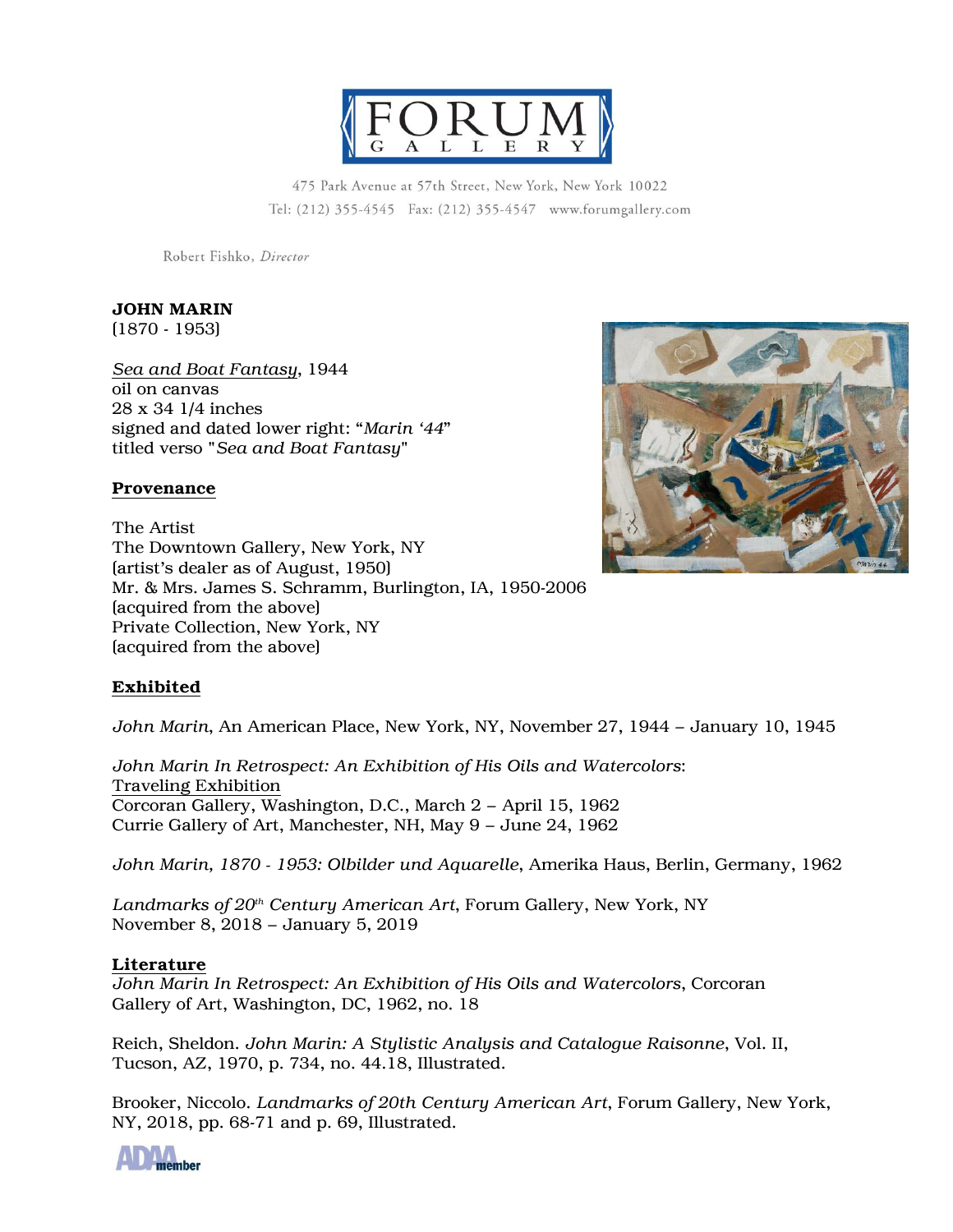### **Essay**

Born in Rutherford, New Jersey, John Marin was raised in Weehawken where from 1910- 16 he painted a series of lyrical oil sketches with views across the Hudson River to Manhattan. He attended the Pennsylvania Academy of Fine Arts in Philadelphia and the Arts Students League in New York before heading to Europe in 1905 where he gained recognition for his masterful black and white etchings of oldworld monuments. In Paris, photographer Edward Steichen introduced him to Alfred Stieglitz who, beginning in 1909 exhibited and dealt his art work for the next thirty-seven years. With Stieglitz's endorsement, Marin brilliantly bridged both the first and second periods of American Modernism, and in 1936 was given a retrospective at New York's Museum of Modern Art. He worked extensively in both watercolor and oil, although he favored the latter throughout the 1920s and 30s. He thrived in urban and rural settings, both as the avant-garde artist in the bustling metropolis of New York as well as the authentic American maverick in rural Maine, where he first summered in 1914.

In the 1930s and earlier, Marin generally emulated in his oil paintings the opacity of his thickly applied gouaches. By the start of the 1940s, however, his style began to change as he started thinning his mediums and painting with broader, more gestural strokes. While leaving larger areas unworked, Marin otherwise attacked his canvases and paper with a jazzy and colorful calligraphy. His Maine scenes (where he continued to spend happy summers) seemed particularly liberated both in their linearity and in the sensual, serpentine fluidity of his paint application. Marin painted many of those coastline compositions near or at one of his favorite spots, a bluff called Cape Split close to the town of Addison. He clearly delineated his horizon line, demarcating sea and sky, fore and background as he evoked the complexity of the surf (*My Hell Raising Sea,* 1941) and the drama of the sky (*Movement – Sea and Sky*, 1946).

"The paint is scrubbed on to the canvas quickly, and line is applied with equal impulsiveness. The function of the line is different from that which it had been earlier: it does not outline painted forms or enclose them within interior frames; it does not outline the establishment of a geometric structure or relationship of parts. In an emotional, baroque manner it cuts across the picture, into space and back out to the surface. It is not the earlier rugged painted line that so thoroughly integrated itself with painting: it has become a definitely drawn line, maintaining its identity in regard to the brushed-in areas. {…} Marin again was seeking a new unity of line and color capable of expressing the joyousness of his spirit." (Reich, Sheldon. *John Marin: A Stylistic Analysis and Catalogue Raisonné*, Tucson, Arizona, 1970, *Vol. I,* p. 232)



Marin, *Movement—Sea and Sky*, 1946 (coll. Museum of Fine Arts, Boston)



Marin, *My Hell Raising Sea*, 1941 (coll. the late Barney A. Ebsworth, Bellevue, Washington)